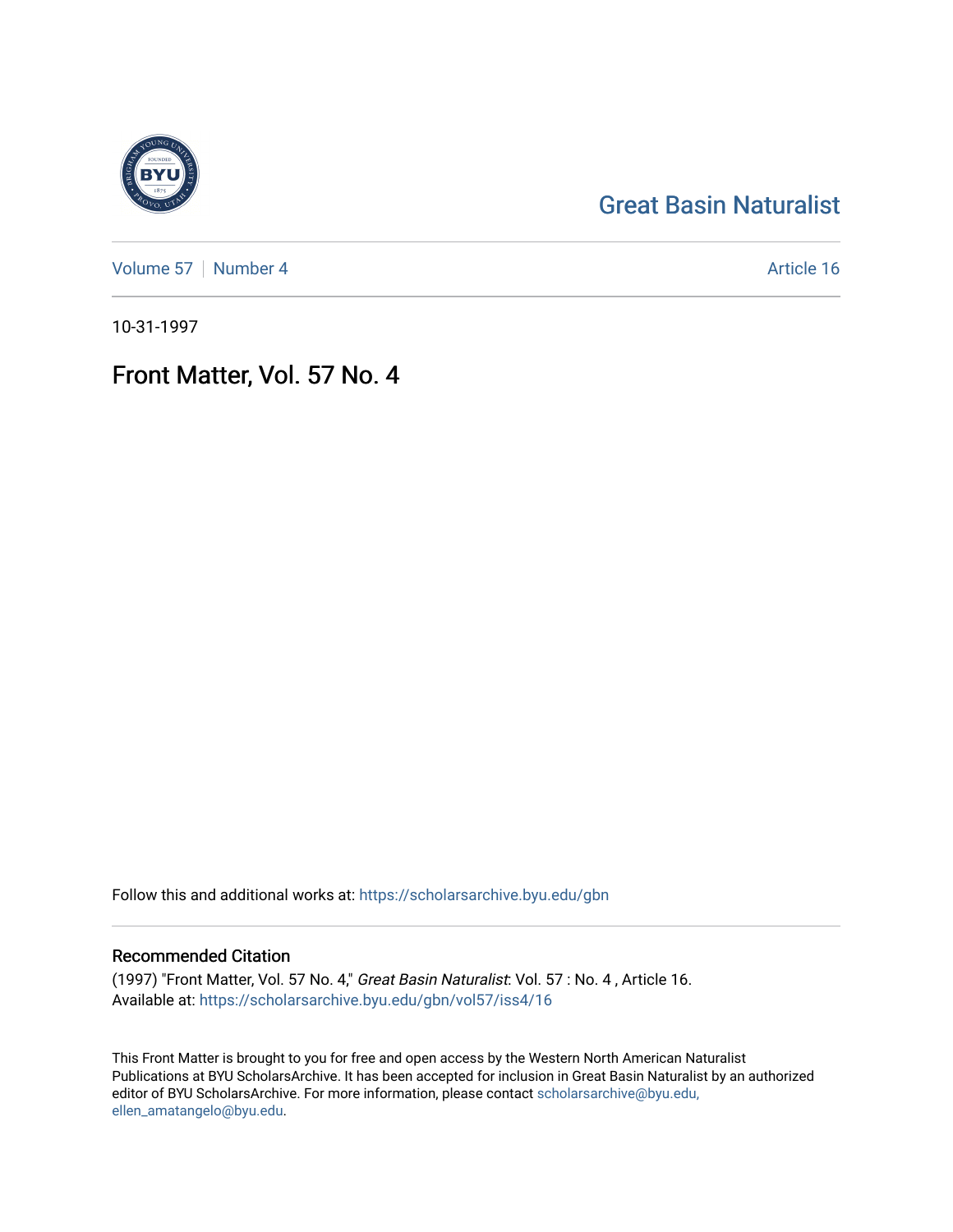# LINCEY T  $H$ E **GREAT BASIN** NATURALIST

 $SO^7$ 



VOLUME 57 Nº 4 - OCTOBER 1997

**BRIGHAM YOUNG UNIVERSITY**